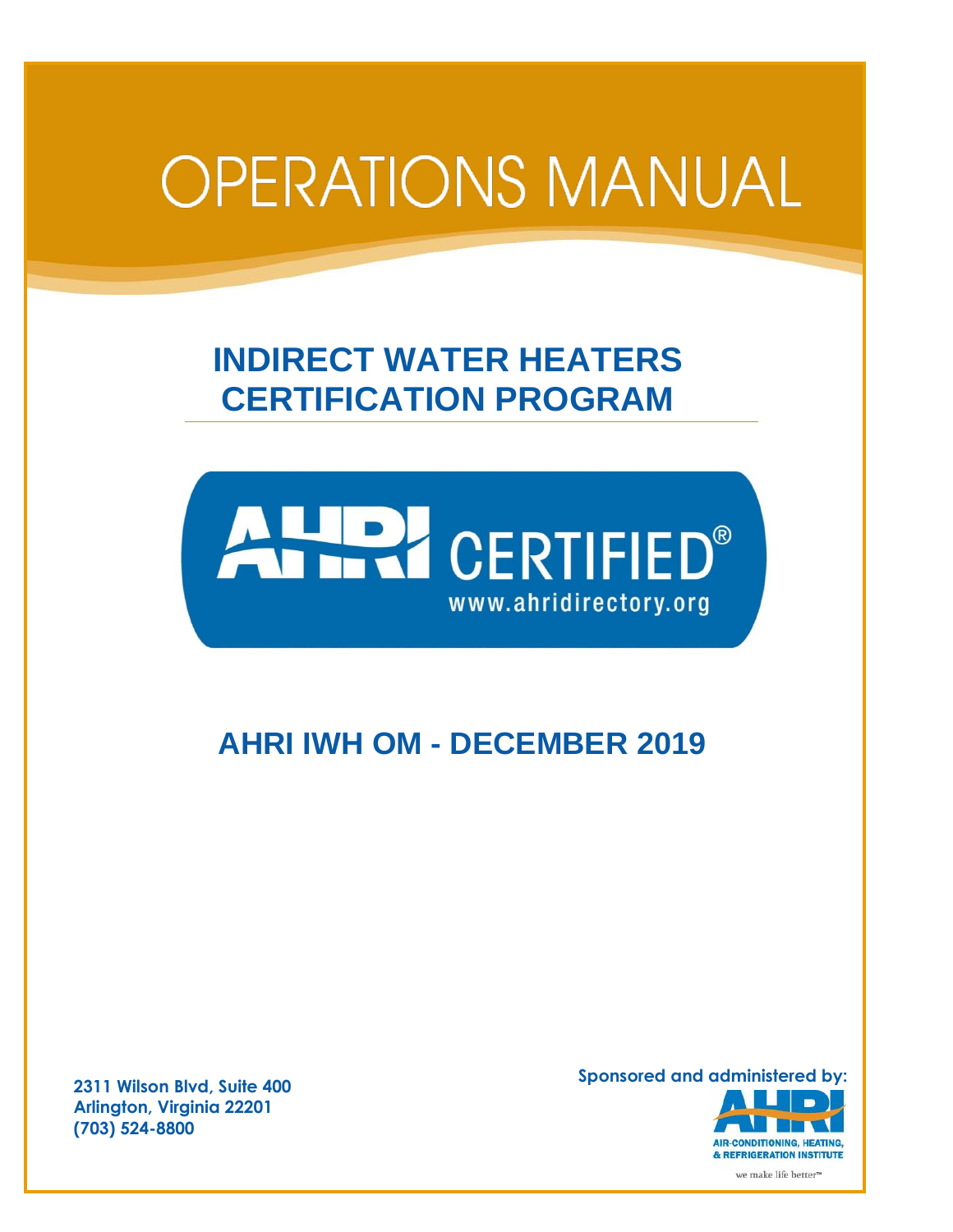# **PREFACE**

The following manual outlines the procedures and policies of the Performance Certification Program for Indirect Water Heaters (IWH) operated by the Air-Conditioning, Heating, and Refrigeration Institute (AHRI). This manual is to be used in conjunction with the AHRI General Operations Manual for AHRI Certification Programs. Where the AHRI General Operations Manual and this product-specific manual differ, this product-specific operations manual shall prevail.

The revision of this manual supersedes all previous revisions. The current edition of this manual, as well as the AHRI General Operations Manual, can be accessed through the AHRI website, [www.ahrinet.org.](http://www.ahrinet.org/)

The IWH Certification Program by AHRI provides for independent verification of the performance of the Indirect Water Heaters manufacturer's equipment performance. Safety criteria are not within the scope of this program.

Participation in the program is voluntary. Any manufacturer, regardless of AHRI membership, may obtain approval of Program Ratings and use of the AHRI IWH Certification Mark hereinafter referred to as the "Mark". The Mark is the Participant's public representation that the ratings of randomly selected units have been verified by an independent laboratory in accordance with test procedures prescribed by this operations manual. A Certification Agreement is executed between the manufacturer and AHRI specifying the conditions under which such Ratings and the Mark may be used. No manufacturer has the right to use Program Ratings or to state that their products have been tested in conformance with the procedures outlined in this Rating Procedure unless and until they have received written authority from AHRI to use the Mark as applied to the specific approved Program Ratings.

This Operations Manual has been prepared to assure that administration of the program is carried out in a uniform manner. It is an amplification of the Certification Agreement signed by licensees and AHRI. General information, procedural details, and copies of forms are included in this Operations Manual. Provisions of the Operations Manual may be amended as provided in the Certification Agreement.

This certification program complies with requirements of the ISO/IEC Standard 17065:2012, *General Requirements for Bodies Operating Product Certification Systems.* 

Note:

This manual supersedes Indirect Water Heaters Operations Manual, January 2018.

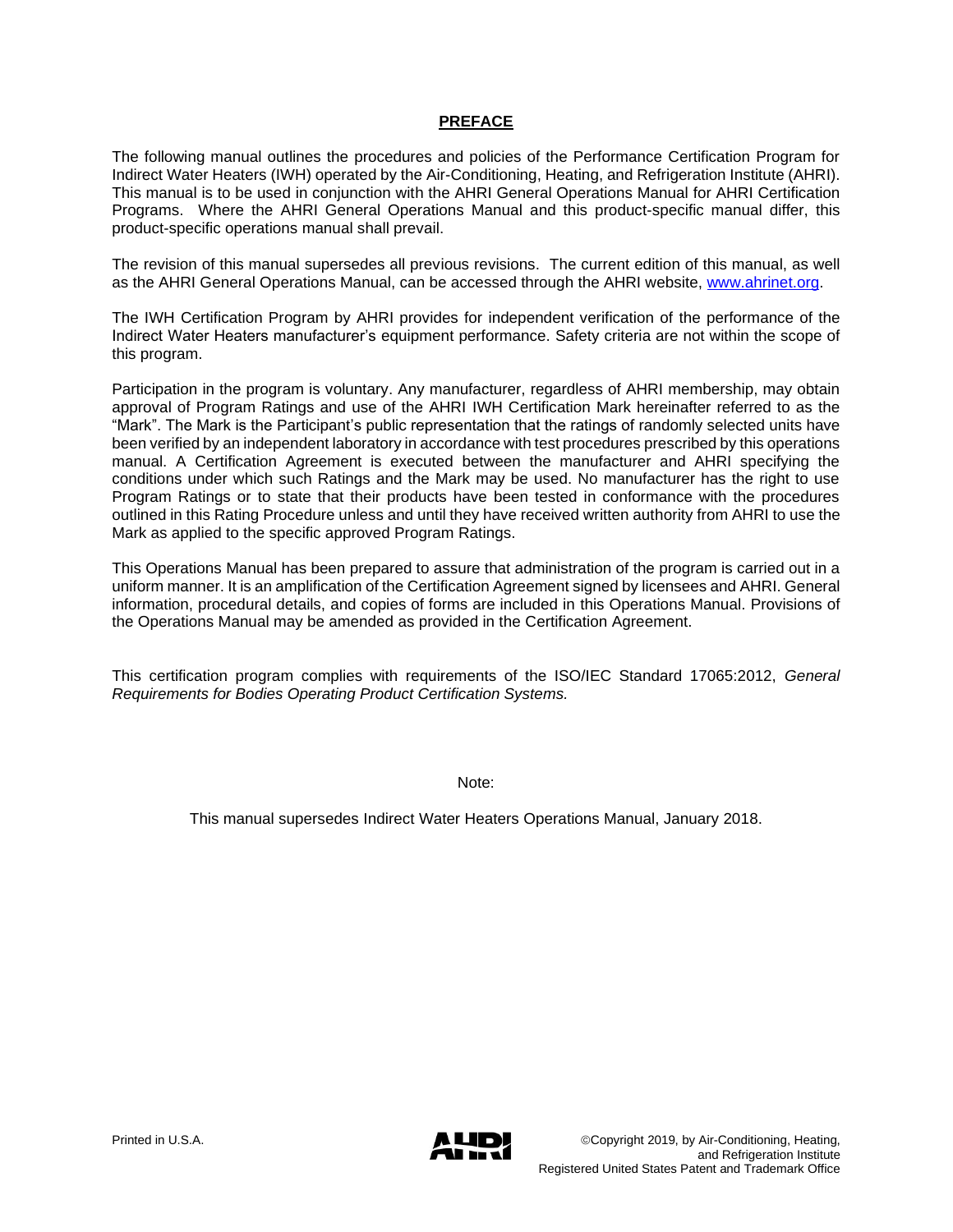# **CERTIFICATION OPERATIONS MANUAL FOR**

# **INDIRECT WATER HEATERS**

#### **TABLE OF CONTENTS**

#### **SECTION PAGE**

| 1 | <b>Program Overview</b> |                                        |              |                                                    |  |  |  |  |
|---|-------------------------|----------------------------------------|--------------|----------------------------------------------------|--|--|--|--|
|   | 1.1                     |                                        |              |                                                    |  |  |  |  |
|   | 1.2                     |                                        |              |                                                    |  |  |  |  |
|   |                         | 1.2.1                                  |              |                                                    |  |  |  |  |
|   |                         |                                        | 1.2.1.1      |                                                    |  |  |  |  |
|   |                         |                                        | 1.2.1.2      |                                                    |  |  |  |  |
|   | 1.3                     |                                        |              |                                                    |  |  |  |  |
|   |                         | 1.3.1                                  |              |                                                    |  |  |  |  |
|   |                         | 1.3.2                                  |              |                                                    |  |  |  |  |
|   | 1.4                     |                                        |              |                                                    |  |  |  |  |
|   | 1.5                     |                                        |              |                                                    |  |  |  |  |
|   |                         |                                        |              |                                                    |  |  |  |  |
| 2 |                         | <b>Qualification Process</b>           |              |                                                    |  |  |  |  |
|   | 2.1                     |                                        |              |                                                    |  |  |  |  |
|   |                         | STEP 2.1.1                             |              |                                                    |  |  |  |  |
|   |                         | STEP 2.1.2                             |              |                                                    |  |  |  |  |
|   |                         |                                        |              |                                                    |  |  |  |  |
|   |                         |                                        | STEP 2.1.2.1 | Performance Certification Agreement for Original   |  |  |  |  |
|   |                         |                                        |              | Equipment Manufacturer (OEM Agreement) 2           |  |  |  |  |
|   |                         |                                        | STEP 2.1.2.2 | Participation and Licensing Fee Invoice 2          |  |  |  |  |
|   |                         | STEP 2.1.3                             |              |                                                    |  |  |  |  |
|   |                         |                                        | STEP 2.1.3.1 |                                                    |  |  |  |  |
|   |                         |                                        | STEP 2.1.3.2 | Acquisition of Qualification Test                  |  |  |  |  |
|   |                         |                                        |              |                                                    |  |  |  |  |
|   |                         |                                        | STEP 2.1.3.3 | Facility Approval and Sample Selection 2           |  |  |  |  |
|   |                         | <b>STEP 2.1.4</b>                      |              |                                                    |  |  |  |  |
|   |                         |                                        | STEP 2.1.4.1 | Successful Completion of All Qualification Tests 3 |  |  |  |  |
|   |                         |                                        | STEP 2.1.4.2 | First Sample Qualification Test Failure3           |  |  |  |  |
|   |                         |                                        | STEP 2.1.4.3 | Second Sample Qualification Test Failure3          |  |  |  |  |
|   |                         | STEP 2.1.5                             |              |                                                    |  |  |  |  |
|   | 2.2                     |                                        |              |                                                    |  |  |  |  |
|   |                         | <b>STEP 2.2.1</b>                      |              |                                                    |  |  |  |  |
|   |                         | <b>STEP 2.2.2</b>                      |              |                                                    |  |  |  |  |
|   |                         |                                        | STEP 2.2.2.1 | Performance Certification Agreement for Private    |  |  |  |  |
|   |                         |                                        |              | Brand Manufacturer (PBM Agreement) 3               |  |  |  |  |
|   |                         |                                        | STEP 2.2.2.2 | OEM Agreement on behalf of the PBM Applicant 3     |  |  |  |  |
|   |                         |                                        | STEP 2.2.2.3 |                                                    |  |  |  |  |
|   |                         | STEP 2.2.3                             |              |                                                    |  |  |  |  |
|   |                         |                                        |              |                                                    |  |  |  |  |
| 3 |                         | <b>Equipment Selection and Testing</b> |              |                                                    |  |  |  |  |
|   | 3.1                     |                                        |              |                                                    |  |  |  |  |
|   | 3.2                     |                                        |              |                                                    |  |  |  |  |
|   |                         |                                        |              |                                                    |  |  |  |  |
|   | 3.3                     | 3.2.1                                  |              |                                                    |  |  |  |  |
|   |                         | 3.3.1                                  |              |                                                    |  |  |  |  |
|   |                         |                                        | 3.3.1.1      |                                                    |  |  |  |  |
|   |                         |                                        | 3.3.1.2      |                                                    |  |  |  |  |
|   |                         |                                        |              |                                                    |  |  |  |  |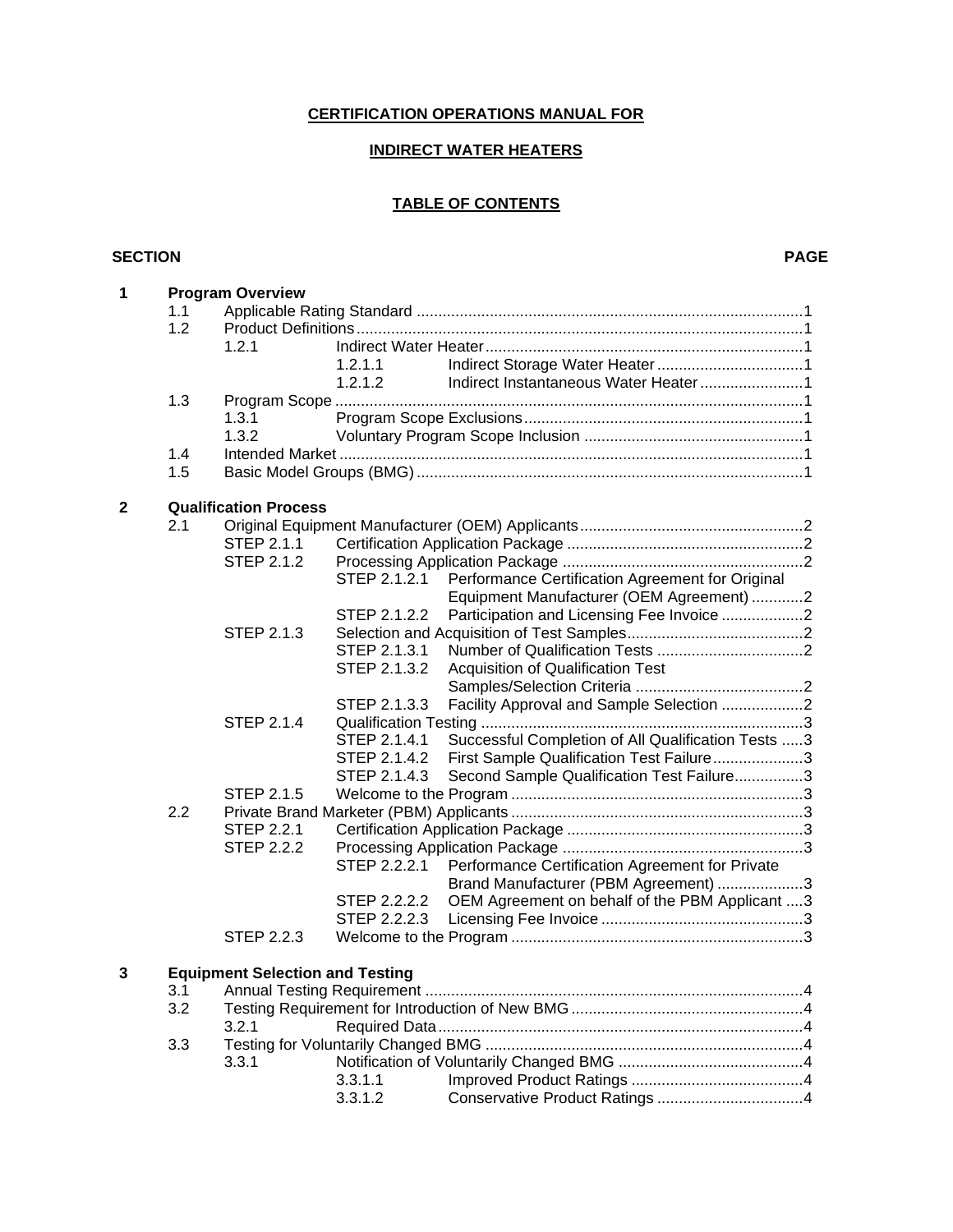|   |                                                                              |                                                    | 3.3.1.3 |                                             |  |  |  |
|---|------------------------------------------------------------------------------|----------------------------------------------------|---------|---------------------------------------------|--|--|--|
|   | 3.4                                                                          |                                                    |         |                                             |  |  |  |
|   | 3.5                                                                          |                                                    |         |                                             |  |  |  |
|   |                                                                              | 3.5.1                                              |         |                                             |  |  |  |
|   |                                                                              |                                                    | 3.5.1.1 |                                             |  |  |  |
|   |                                                                              | 3.5.2                                              |         |                                             |  |  |  |
|   |                                                                              |                                                    | 3.5.2.1 | Non-Compliant Inspection Results 5          |  |  |  |
|   |                                                                              |                                                    | 3.5.2.2 | Final Approval of Witness Test Facility5    |  |  |  |
|   |                                                                              | 3.5.3                                              |         |                                             |  |  |  |
|   |                                                                              | 3.5.4                                              |         |                                             |  |  |  |
|   |                                                                              | 3.5.5                                              |         |                                             |  |  |  |
|   |                                                                              |                                                    | 3.5.5.1 | Advance Setup of Sample in an AHRI Approved |  |  |  |
|   |                                                                              |                                                    | 3.5.5.2 |                                             |  |  |  |
|   |                                                                              |                                                    | 3.5.5.3 |                                             |  |  |  |
|   |                                                                              |                                                    | 3.5.5.4 |                                             |  |  |  |
|   | 3.6                                                                          |                                                    |         |                                             |  |  |  |
|   | 3.7                                                                          |                                                    |         |                                             |  |  |  |
|   | 3.8                                                                          |                                                    |         |                                             |  |  |  |
|   | 3.9                                                                          |                                                    |         |                                             |  |  |  |
|   | 3.10                                                                         |                                                    |         |                                             |  |  |  |
|   | 3.11                                                                         |                                                    |         |                                             |  |  |  |
|   | 3.12                                                                         |                                                    |         |                                             |  |  |  |
|   |                                                                              | 3.12.1                                             |         |                                             |  |  |  |
|   |                                                                              | 3.12.2                                             |         |                                             |  |  |  |
| 4 |                                                                              |                                                    |         |                                             |  |  |  |
| 5 |                                                                              | <b>AHRI Directory of Certified Product Ratings</b> |         |                                             |  |  |  |
|   | 5.1                                                                          |                                                    |         |                                             |  |  |  |
|   | 5.2                                                                          |                                                    |         |                                             |  |  |  |
| 6 |                                                                              |                                                    |         |                                             |  |  |  |
| 7 |                                                                              |                                                    |         |                                             |  |  |  |
|   |                                                                              |                                                    |         |                                             |  |  |  |
| 8 |                                                                              |                                                    |         |                                             |  |  |  |
| 9 | Proper Use of the AHRI Certification Mark and Claims to Certification<br>9.1 |                                                    |         |                                             |  |  |  |
|   |                                                                              |                                                    |         |                                             |  |  |  |
|   | 9.2                                                                          |                                                    |         |                                             |  |  |  |
|   | 9.3                                                                          |                                                    |         |                                             |  |  |  |
|   |                                                                              |                                                    |         |                                             |  |  |  |

# **Appendices and Forms**

| Appendix A |  |  |  |
|------------|--|--|--|
|------------|--|--|--|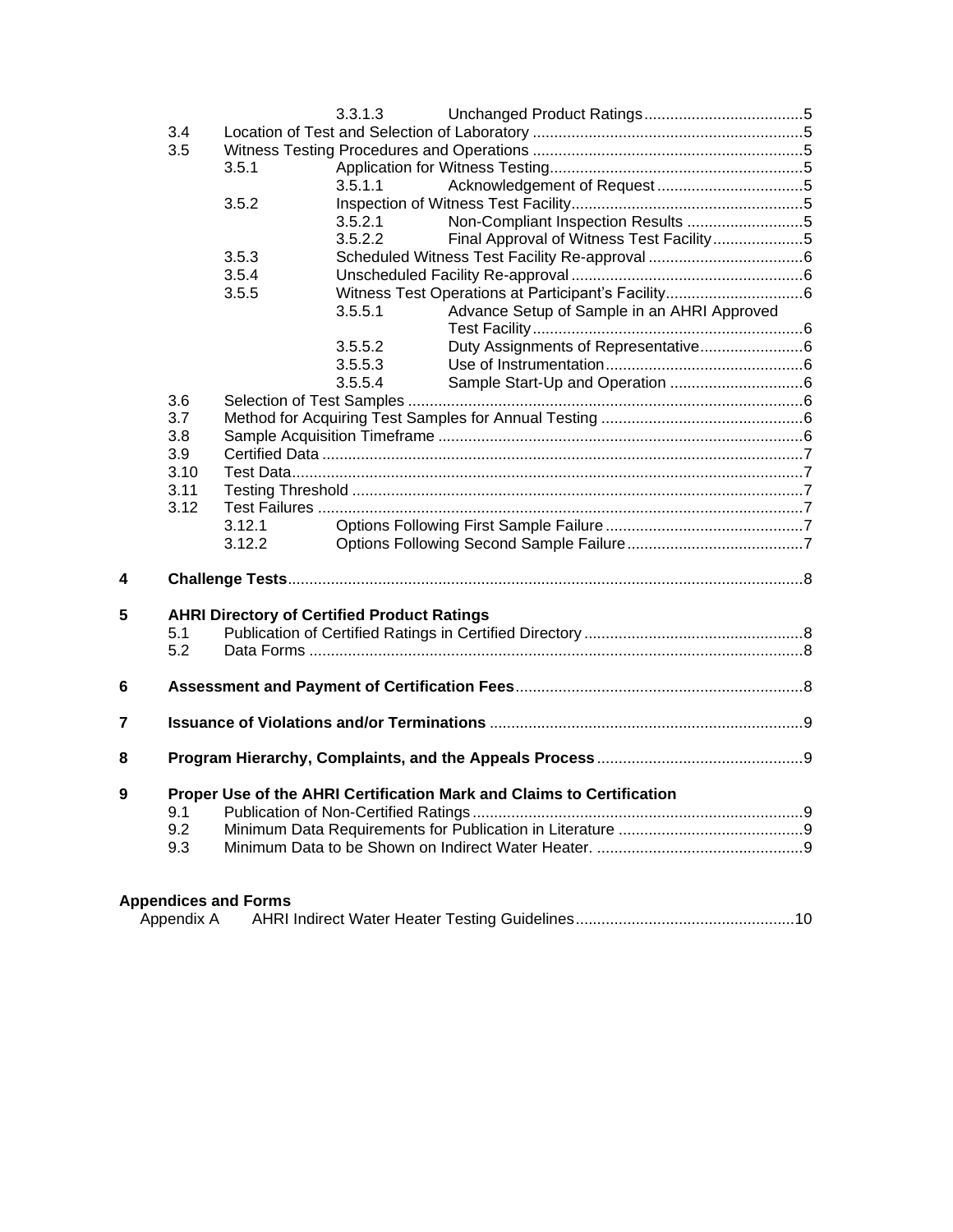#### **1. Program Overview**

1.1 *Applicable Rating Standard*. It is mandatory for program Participants to comply with the provisions of the latest edition of AHRI Standard IWH-TS-1, *Indirect-Fired Water Heater Testing Standard* and supplement *Method to Determine Performance of Indirect-Fired Water Heaters (March 2004) (Standard)* and the procedures outlined in this Operations Manual. A copy of the Standard is available for download from the AHRI website, www.ahrinet.org.

1.2 *Product Definitions.* All terms in this document shall follow the AHRI General Operations Manual and the Standard definitions unless otherwise defined in this section.

1.2.1 *Indirect Water Heater*. A water heating appliance which includes a heat exchanger used to transfer heat to potable water from hot water provided by an external source(s).

> 1.2.1.1 *Indirect Storage Water Heater*. An Indirect Water Heater consisting of a potable hot water storage tank equipped with an internal or external heat exchanger used to transfer heat to the stored potable water from an external source.

> 1.2.1.2 *Indirect Instantaneous Water Heater*. An Indirect Water Heater consisting of a tank which contains hot water from an external source and a heat exchanger used to transfer heat from this stored water to the potable water.

1.3 *Program Scope*. This program applies to Production Models of Indirect Water Heaters, as defined in Section 1.2, having a volume (potable plus heat source) of 120 gallons or less, and which are designed for installation with a hot water boiler(s) as the only heat source.

1.3.1 *Program Scope Exclusions*. The following are excluded from the IWH Certification Program:

- Direct-fired instantaneous or storage water heaters;
- Tankless water heaters;
- Heat pump water heaters, and;
- Combination space heating and water heating appliances.

1.3.2 *Voluntary Program Scope Inclusion*. Indirect Water Heaters for use with alternate heat sources meeting the scope of the Standard may be included in the Program at the Participant's option.

Participants shall ensure that certified Indirect Water Heaters and non-certified Indirect Water Heaters have a separate name and or designation to avoid market place confusion. It is a violation of the program if a buyer can look on the AHRI Directory of Certified Product Performance (Directory) and find the name of the "non-certified" unit listed. AHRI certified units must be a different model number and that model number must always be sold as certified. It is permissible for a participant to have another set of model numbers for uncertified units as long as certification is not implied or claimed.

1.4 *Intended Market*. The Intended Market for this Certification Program, includes all products defined in Section 1.3 that are sold for use in the U.S. (including U.S. Territories) and Canada.

1.5 *Basic Model Groups (BMGs)*. A Participant's listing shall be grouped by BMG. A BMG is a regular range of sizes of a similar type, design and construction, and having a common designation as catalogued.

#### **2. Qualification Process**

2.1 *Original Equipment Manufacturer (OEM) Applicants*. With the additions noted below, the OEM qualification process shall proceed according to the AHRI General Operations Manual, Section 4.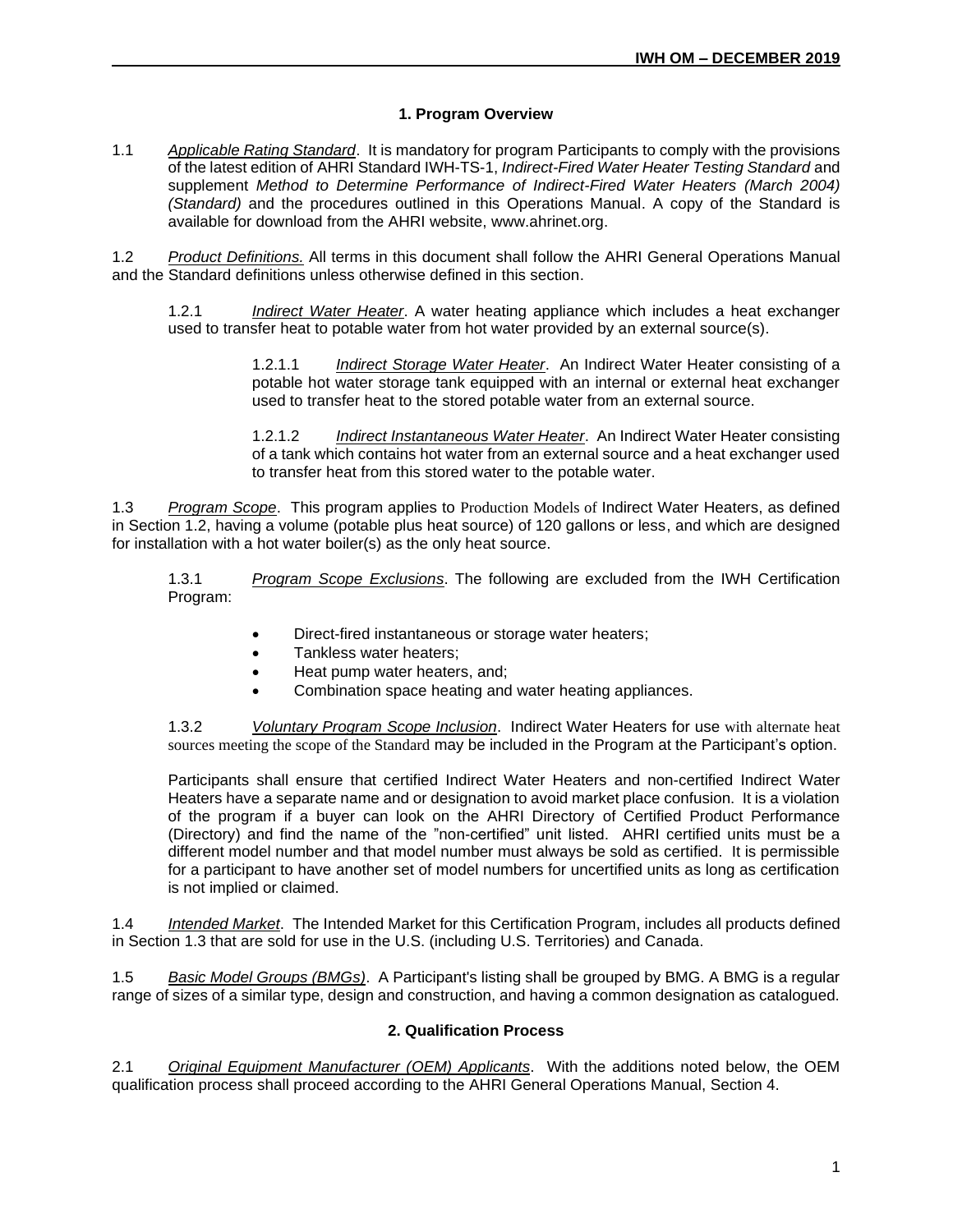STEP 2.1.1 *Certification Application Package*. In addition to the Application for AHRI Certification and Annual Sales Volume Form noted in the AHRI General Operations Manual, Section 4, STEP 4.1, Applicants shall submit the following documentation to AHRI:

- Test report(s) as required in Section 3.2.1, and;
- If the Applicant chooses to conduct witness testing at its AHRI Approved Test Stand within a Facility (Facility), all required forms per Section 3.5 of this manual for Witness Testing Facility Approval shall also be submitted.

Electronic forms can be obtained from AHRI (available on [www.ahrinet.org](http://www.ahrinet.org/) under the Product-Specific Certification Program).

#### STEP 2.1.2 *Processing Application Package*.

STEP 2.1.2.1 *Performance Certification Agreement for Original Equipment Manufacturer (OEM Agreement)*. No further action required beyond that listed in Section 4, STEP 4.2 of the AHRI General Operations Manual.

STEP 2.1.2.2 *Participation and Licensing Fee Invoice*. Payment of the Participation and Licensing Fee is due within 30 calendar days of the invoice issue date. Testing shall not be conducted until the invoice is paid in full. No further action required beyond that listed in Section 4, STEP 4.2 of the AHRI General Operations Manual.

#### STEP 2.1.3 *Selection and Acquisition of Test Samples*.

STEP 2.1.3.1 *Number of Qualification Tests*. One model from each BMG shall be tested, with a minimum of one (1) model.

STEP 2.1.3.2 *Acquisition of Qualification Test Samples/Selection Criteria*. Within 30 calendar days of a request from AHRI, the Applicant shall have samples available for selection. Samples shall be acquired in accordance with Section 3 of this manual to deliver the selected sample(s) to the Laboratory or the AHRI-approved facility where witness testing will occur. It is acceptable for the Applicant/Participant to have a single sample available for selection.

STEP 2.1.3.3 *Facility Approval and Sample Selection.* If the Applicant has applied to conduct witness testing at its facility, the Laboratory shall contact the Applicant to schedule a preliminary witness test facility inspection. Upon final approval of the Applicant's witness test facility, the Laboratory shall contact the Applicant to schedule initial qualification testing. Section 3 further explains the requirements and procedures for applying and conducting witness testing.

Qualification testing may be scheduled simultaneously with facility inspection; however, should the facility fail inspection the testing must be delayed until the facility is brought into compliance.

If the Applicant has not applied to conduct witness testing at its facility, the qualification process shall continue. Upon approval by AHRI, the Laboratory shall contact the Applicant to schedule initial qualification testing at either the Laboratory, or at another approved facility.

STEP 2.1.4 *Qualification Testing*. AHRI shall supply the Laboratory with the Published Ratings. The Laboratory shall conduct the testing of the samples in accordance with the Standard and the *IWH Testing Guidelines, Appendix A* (Testing Guidelines), against the Published Ratings.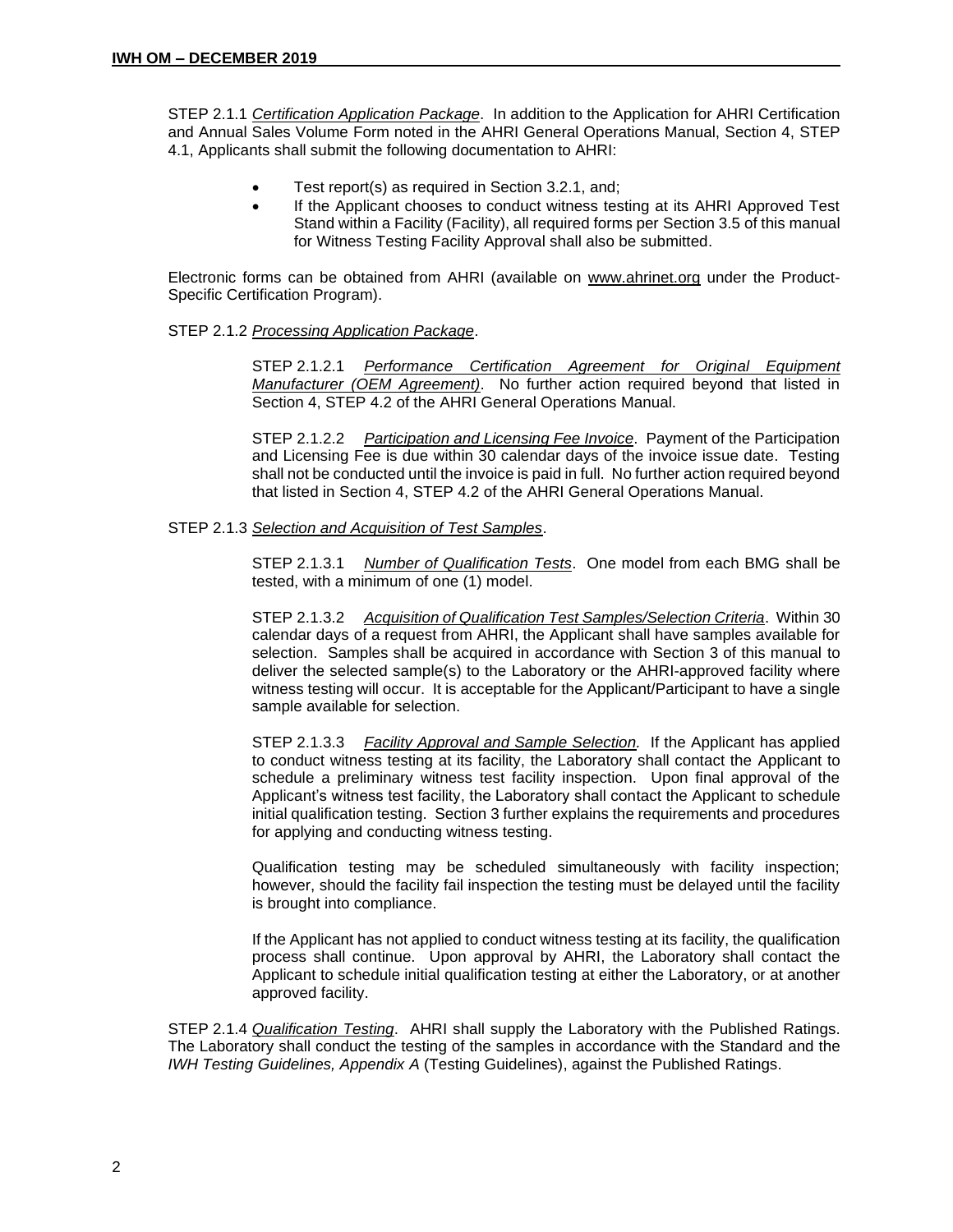For qualification testing, values for Continuous Draw and First Draw must meet or exceed 98% of the Participant's Published Rating. In addition, values for Standby Loss shall not exceed the Participant's Published Rating by more than 0.1 °F/h or 10%, whichever is greater. The results of the Heat Source Friction Loss Test shall not exceed the Participant's Published Rating by more than two (2) ft w.c. or 10%, whichever is greater.

> STEP 2.1.4.1 *Successful Completion of All Qualification Tests.* If all qualification tests pass proceed to STEP 2.1.5.

> STEP 2.1.4.2 *First Sample Qualification Test Failure*. Refer to Section 4, STEP 4.4.2 of the AHRI General Operations Manual for details regarding the first sample qualification failure options.

> STEP 2.1.4.3 *Second Sample Qualification Test Failure*. Refer to Section 4, STEP 4.4.3 of the AHRI General Operations Manual for details regarding the second sample qualification failure options.

STEP 2.1.5 *Welcome to the Program*. No further action required beyond that listed in Section 4, STEP 4.5 of the AHRI General Operations Manual.

2.2 *Private Brand Marketer* (*PBM) Applicants*. With the additions noted below, the PBM qualification process shall proceed according to the AHRI General Operations Manual, Section 5.

PBM Applicants are not required to undergo qualification testing. PBM product certification is contingent upon the certification of the associated OEM product.

STEP 2.2.1 *Certification Application Package*. No further action required beyond that listed in Section 5, STEP 5.1 of the AHRI General Operations Manual.

STEP 2.2.2 *Processing Application Package*.

STEP 2.2.2.1 *Performance Certification Agreement for Private Brand Marketer (PBM Agreement)*. No further action required beyond that listed in Section 5, STEP 5.2.1 of the AHRI General Operations Manual.

STEP 2.2.2.2 *OEM Agreement on Behalf of the PBM Applicant*. No further action required beyond that listed in Section 5, STEP 5.2.2 of the AHRI General Operations Manual.

STEP 2.2.2.3 *Licensing Fee Invoice*. Payment of the Licensing Fee is due within 30 calendar days of the invoice issue date.

STEP 2.2.3 *Welcome to the Program*. No further action required beyond that listed in Section 5, STEP 5.3 of the AHRI General Operations Manual.

#### **3. Equipment Selection and Testing**

3.1 *Annual Testing Requirement*. 20% of a Participant's models shall be tested annually, with a minimum of one (1) model tested. Fractional test obligations shall be rounded up to the nearest integer.

3.2 *Testing Requirement for Introduction of New BMG*. Prior to being listed in the Directory, any new BMG introduced by the Participant shall undergo qualification testing as described in Section 2.1.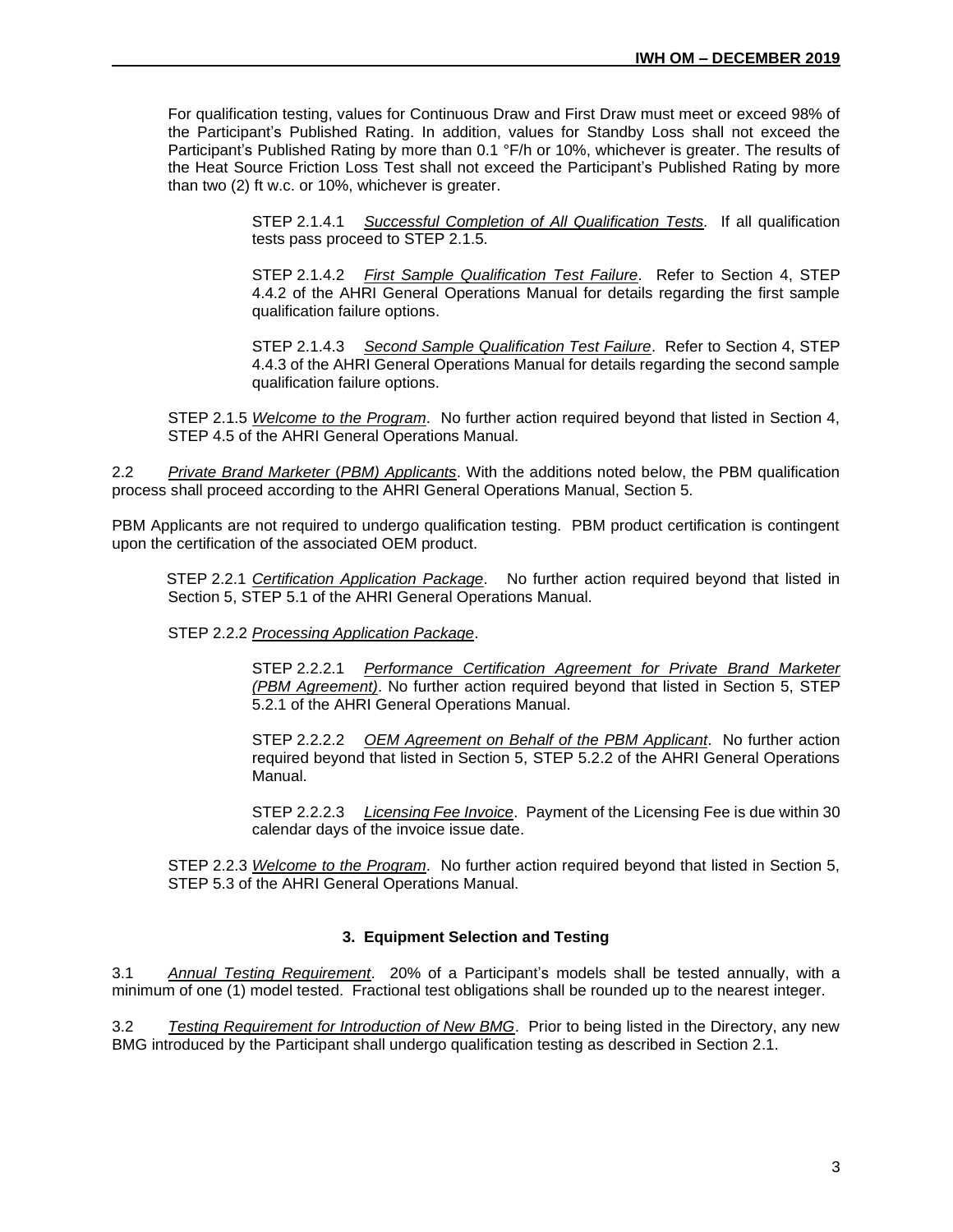The Laboratory shall conduct the testing of the sample in accordance with the Standard and the Testing Guidelines, against the Published Ratings. The BMG shall pass qualification testing before it is listed in the Directory and before the Participant can claim AHRI Certified Ratings for models within the BMG.

3.2.1 *Required Data*. A Participant wishing to certify a new BMG shall submit Form IWH-DS1, along with all supporting test data, covering all sizes for which approval is desired.

Form IWH-DS1 shall include a test report for each model and size of the new BMG with the following exceptions:

- Where a single tank size and configuration is equipped with different heat exchangers, only one (1) Standby Loss Test is required; and
- Where a series of storage type water heaters are identical except for the heat exchanger size, a First Draw Test is only required on one (1) model in the series. The results of this test may then be applied to the entire series.

All forms can be obtained through AHRI's website: www.ahrinet.org.

The Applicant/Participant shall submit to AHRI forms covering each model being submitted into the Program prior to being eligible to have the models listed in the Directory.

3.3 *Testing Requirement for Voluntarily Changed BMG*. A BMG shall be considered voluntarily changed if the Participant makes a physical change(s) to any model within the BMG and continues to market the product under the same designation as the product since its last submittal to AHRI. If the product has changed in such a way that may affect the BMG's Certified Ratings, one (1) model from the changed BMG shall undergo qualification testing again to become qualified for the certification program.

3.3.1 *Notification of Voluntarily Changed BMG*. Prior to introducing the changed product to the market, introducing program ratings for the changed product, or updating the Directory, the Participant must notify AHRI, in writing, of the exact changes proposed, the date the changed product is expected to be introduced on the market, and the requested ratings for the changed product. AHRI shall review the submitted materials and notify the Participant, in writing, if qualification testing is required. The Participant shall not implement the changes, publish ratings for the changed product, or update Directory ratings, until necessary AHRI testing is completed or AHRI notifies the Participant that the BMG is exempt from qualification testing.

> 3.3.1.1 *Improved Product Ratings*. If the Participant notifies AHRI that the product ratings will improve, or AHRI determines the product's certified ratings may be affected by the proposed change, the Participant shall complete the qualification procedure as prescribed in Section 3.2.

> 3.3.1.2 *Conservative Product Ratings*. If the Participant notifies AHRI that the product ratings will be made more conservative, the Participant may be required, at the discretion of AHRI, to complete the qualification procedure as prescribed in Section

> 3.3.1.3 *Unchanged Product Ratings*. If the Participant notifies AHRI that the product ratings will remain the same and AHRI determines a BMG's certified ratings are unaffected by the physical changes made to the product, the BMG shall not be subject to qualification testing.

3.4 *Location of Test and Selection of Laboratory*. Testing shall be performed at the Laboratory or a Facility and the sample shall be installed in the Facility in accordance with the Participant's published installation instructions in printed or electronic format.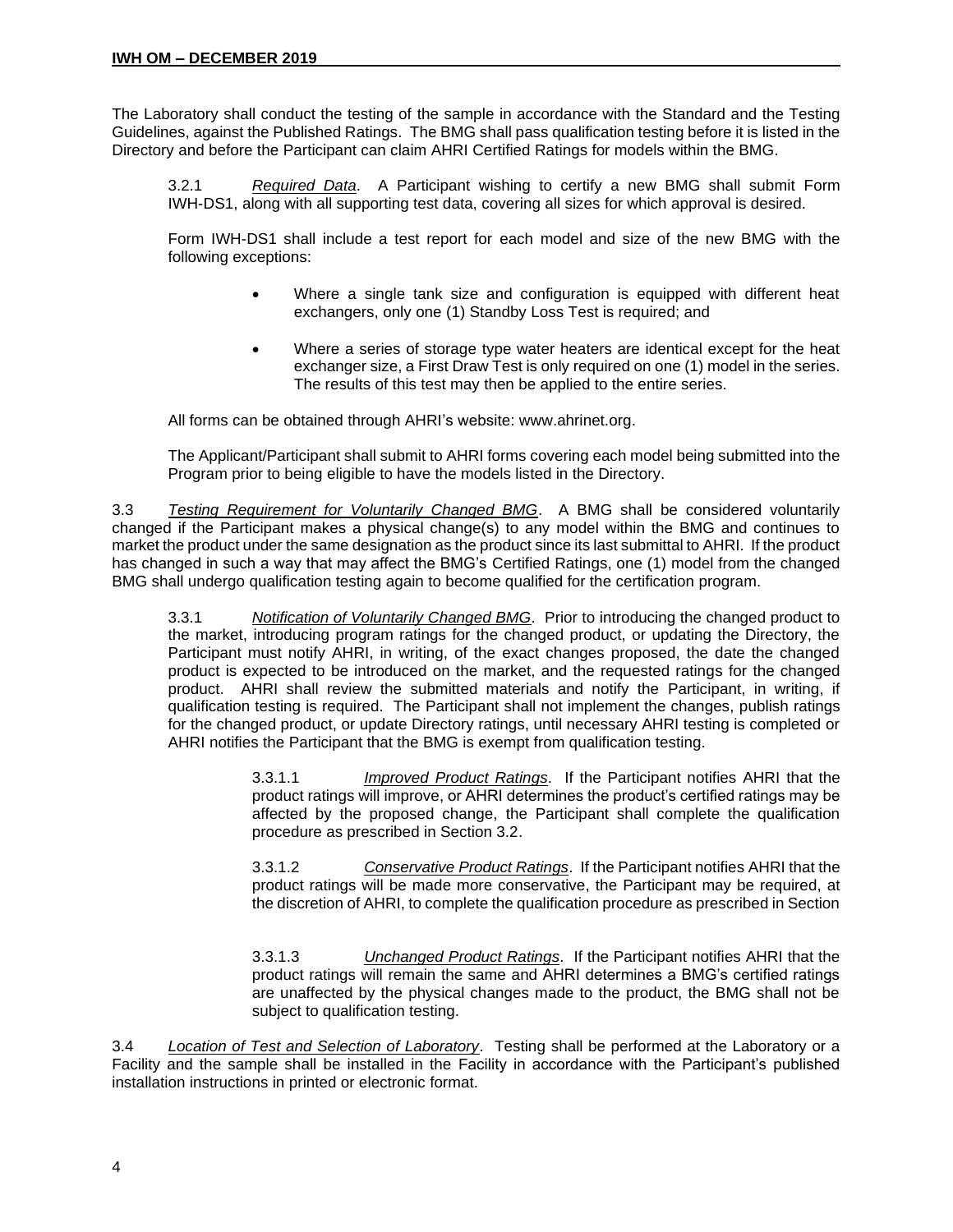The Participant shall elect to conduct testing at the Laboratory or at a Facility. The Participant's Facility shall be approved by AHRI prior to any test being conducted. Testing shall continue to be conducted at the Participant's Facility, contingent upon it remaining AHRI-approved, or until the Participant notifies AHRI, in writing, of its desire to change facilities. All tests, regardless of location, must be conducted or witnessed by the Laboratory's Representative (Representative).

3.5 *Witness Testing Procedures and Operations*. The AHRI IWH Certification Program allows witness testing, where Participant personnel, witnessed by the Representative, conducts testing at a Facility. Witness testing requirements are covered in the AHRI General Operations Manual, Section 9 and as specified below.

#### 3.5.1 *Application for Witness Testing*. A Participant shall submit all of the following to AHRI:

- Witness Testing Application Package including:
	- o Form IWH-WT1, Application for Witness Testing;
	- o Form IWH-WT2, Personnel Experience Questionnaire; and
	- o Form IWH-WT3, Facility and Equipment Questionnaire.
- A complete list of all instruments and equipment being used to perform certification testing in accordance with the Standard and a copy of each calibration report showing date of last calibration.
- Photographs of the test facility in which AHRI certification testing will take place, which shall include sufficient views to show the location and connection of each instrument.

Electronic copies of the forms are available on AHRI's website.

3.5.1.1 *Acknowledgement of Request*. AHRI shall acknowledge receipt of the Participant's application to conduct witness testing. AHRI shall review the material and shall inform the Participant if additional information and/or changes are required for the Facility to meet the Standard.

3.5.2 *Inspection of Witness Test Facility*. Following preliminary test facility approval based on submitted data, the Representative shall inspect the facility to verify compliance to the data submitted and to the certification program. Testing may be scheduled simultaneously with facility inspection; however, should the facility fail inspection, the testing shall be delayed until the facility is brought into compliance. An Indirect Water Heater shall be running in the facility for the inspection to be completed. The Representative shall confirm the submitted data on Form IWH-WT3.

> 3.5.2.1 *Non-Compliant Inspection Results*. If the results of the inspection indicate that a Facility is non-compliant with the certification program, all discrepancies must be resolved and resubmitted to AHRI before approval can be granted to proceed with Certified Rating tests.

> 3.5.2.2 *Final Approval of Witness Test Facility*. Upon acceptable results of the inspection, AHRI shall notify the Participant of final acceptance and approval to proceed with Certified Rating tests. AHRI shall provide the Participant with a certificate of approval that is to be displayed in the Facility.

3.5.3 *Scheduled Witness Test Facility Re-approval*. The Facility shall remain approved for no more than two (2) years. At this time, re-approval shall be required, including submittal of the documents outlined in Section 3.5.1 and inspection outlined in Section 3.5.2. Upon re-approval by AHRI, the Facility shall receive a new certificate of approval to be displayed in the Facility.

3.5.4 *Unscheduled Facility Re-approval*. Any changes that may affect a Facility's ability to function per the certification program requirements shall be required to be re-approved by Laboratory personnel prior to conducting any witness testing. At this time, re-approval shall be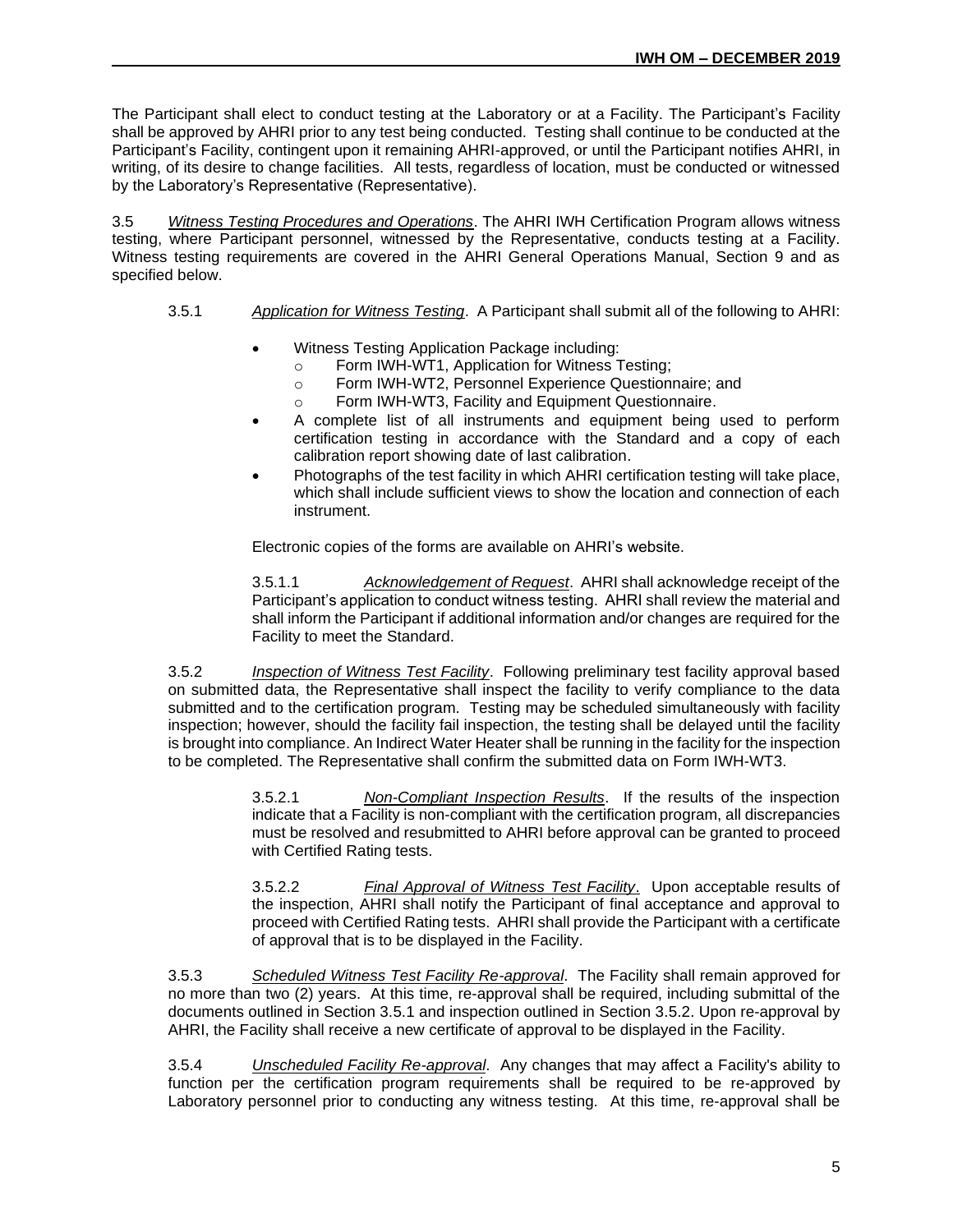required, including submittal of documents outlined in Section 3.5.1 and inspection outlined in Section 3.5.2.

#### 3.5.5 *Witness Test Operations at Participant's Facility*.

3.5.5.1 *Advance Set-Up of Sample in the Facility*. A Participant may set up the test sample in the Facility prior to the arrival of the Representative. Prior to test commencement, the Representative shall verify that the sample is the model selected by AHRI for testing and that the sample has been set up in the Facility in accordance with the Participant's installation instructions and referenced method of test.

3.5.5.2 *Duty Assignments of Representative*. Sample testing, data acquisition, and data reduction shall be performed by the Participant personnel and assisted and witnessed by the Representative. Participant or Facility personnel shall be on-hand to assist the Representative as requested and permitted to be present but are not permitted to tamper or adjust samples during test, unless specifically approved by the Representative responsible for the test. Verification of instrument application (in accordance with the procedures defined in the Standard and the Testing Guidelines) and verification of calibrations shall be performed by the Representative.

3.5.5.3 *Use of Instrumentation*. The Representative shall use primary test instruments belonging to the Facility, in accordance with certification program requirements.

3.5.5.4 *Sample Start-Up and Operation*. Start-up and operation of the sample shall be in accordance with the installation and operation instructions provided by the Participant.

3.6 *Selection of Test Samples.* Selections shall be made based on data contained in the Directory. AHRI shall inform the Participant, in writing, of the sample(s) selected for test.

3.7 *Methods for Acquiring Test Samples for Annual Testing*. AHRI or its representative shall make a Random Sample Selection from the Participant's production lines or distribution within 30 calendar days of a selection by AHRI. Selected samples shall be shipped to the Laboratory accompanied by the Participant's published installation instructions in printed or electronic format. Refer to Section 9 of the AHRI General Operations Manual. For Witness Testing, AHRI shall request at least three (3) serial numbers of stock units from which a sample can be chosen at random. Selected samples shall be accompanied by the Participant's published installation instructions in printed or electronic format. Upon notification of selections by AHRI, the Participant will work with AHRI to determine mutually agreed upon test date which may require the Participant to accelerate product production.

3.8 *Sample Acquisition Timeframe*. For testing at the Laboratory or the Facility, the Participant shall deliver the selected sample(s) to the Laboratory within 14 calendar days of the Random Sample Selection by the Laboratory personnel. The Participant is responsible for supplying all proprietary components and components normally shipped with the sample at the same time the sample is made available at the designated test facility.

3.9 *Certified Data*. At conditions specified in the Standard, the following Certified Ratings are verified by test:

- Standby Loss, °F/hr (to the nearest 0.1°F/hr);
- First Draw Rating, gal/hr (to the nearest 1 gal/hr);
- Continuous Draw Rating, gal/hr (to the nearest 1 gal/hr); and
- Heat Source Friction Loss, ft w.c. (to the nearest 0.1 ft w.c.).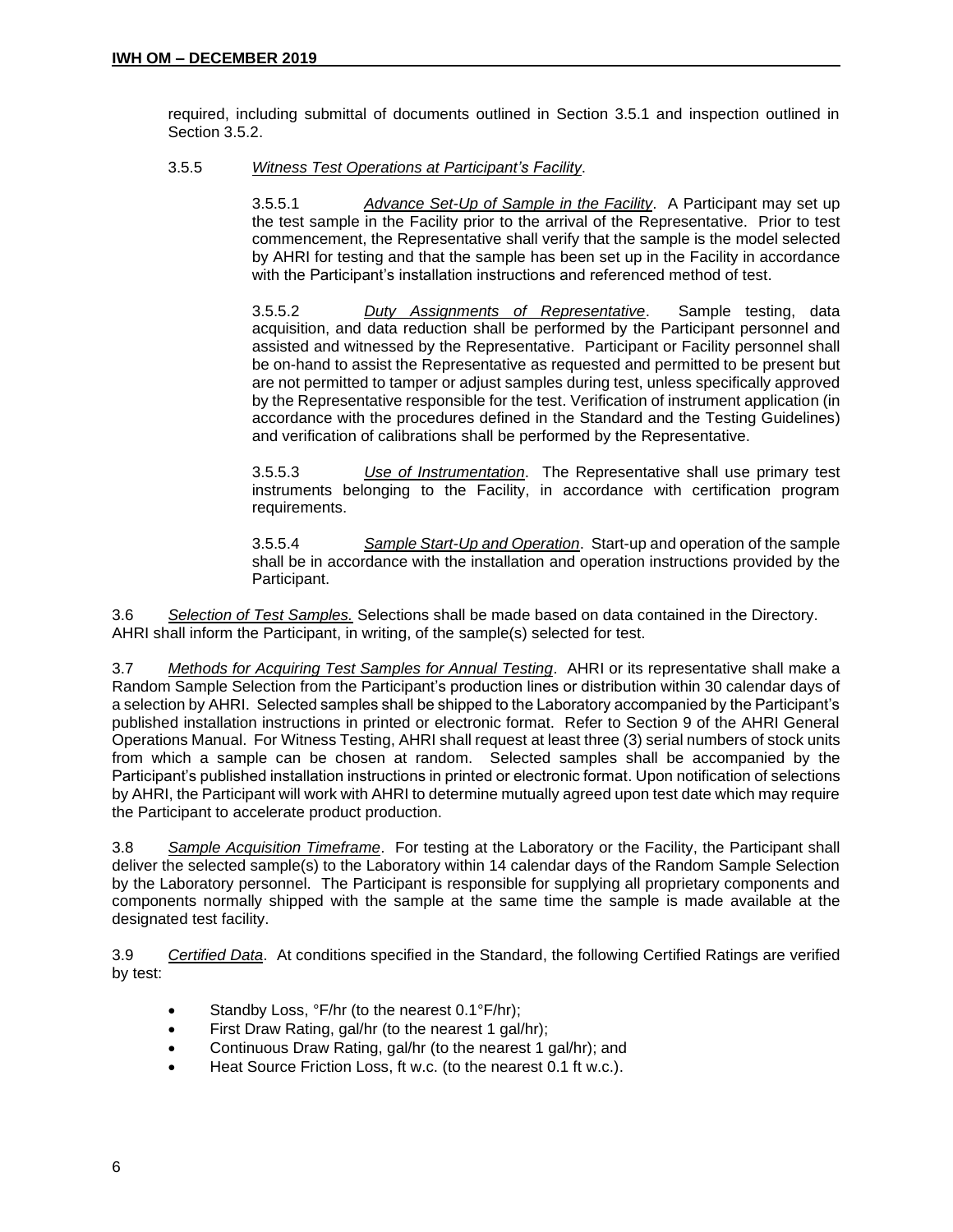3.10 *Test Data*. The Laboratory personnel shall collect and submit the following data, for each Indirect Water Heater tested, to AHRI at the conclusion of testing:

- An Indirect Water Heater test report including:
	- o Report Sheet Form IWH-R1;
	- o Standby Test Log Form IWH-ST1;
	- o First Draw Test Log Form IWH-FD1;
	- o Continuous Draw Test Log Form IWH-CD1;
	- o Volume Log Form IWH-V1; and
	- o Heat Source Friction Loss Form IWH-FL1.

All forms are available in the Applicable Rating Standard or upon request to AHRI.

3.11 *Testing Threshold*. For annual verification testing, values for Continuous Draw and First Draw must meet or exceed 95% of the Participant's Published Rating. In addition, values for Standby Loss shall not exceed the Participant's Published Rating by more than 0.1 °F/h or 10%, whichever is greater. The results of the Heat Source Friction Loss test shall not exceed the Participant's Published Rating by more than two (2) ft w.c. or 10%, whichever is greater.

#### 3.12 *Test Failures*.

3.12.1 *Options Following First Sample Failure*. When the Participant is notified of a first sample Certified Rating failure, they have seven (7) calendar days to select one of the following options:

- Re-rate all models in the BMG proportionate to the first sample's failed test results. The failed model shall be re-rated to the nearest round-off (threshold should be the same as the one used for data entered in the Directory and no better than the test results). Other models in the BMG shall be re-rated in accordance with the percentage by which the tested sample failed;
- Test second sample of the same model (sample shall be available within the timeframe and procedure allotted in Sections 3.7 and 3.8 following notification of decision to AHRI via Manufacturer's Decision Form [MDF]); or
- Obsolete all models in the BMG.

3.12.2 *Options Following Second Sample Failure*. When the Participant is notified of a second sample Certified Rating failure, they have seven (7) calendar days to select one of the following options:

- Re-rate all models in the BMG proportionate to the second sample's failed test results. The failed model shall be re-rated to the nearest round-off (threshold should be the same as the one used for data entered in the Directory and no better than the test results). Other models in the BMG shall be re-rated in accordance with the percentage by which the tested sample failed; or
- Obsolete all models in the BMG.

#### **4. Challenge Tests**

Refer to Section 10 of the AHRI General Operations Manual.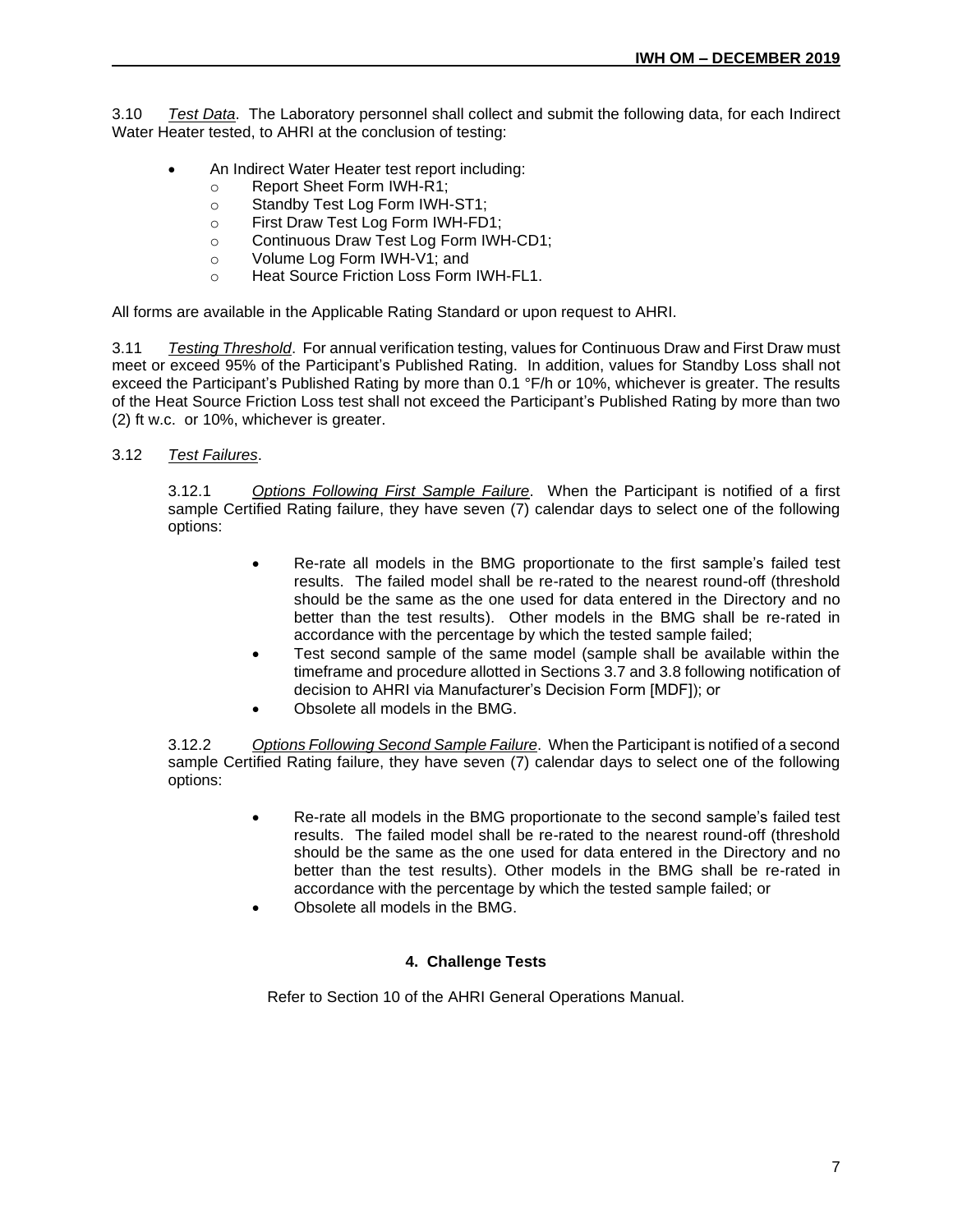# **5. AHRI Directory of Certified Product Performance**

All certified products shall be listed in the Directory, www.ahridirectory.org. Certification shall not be implied nor claimed for any product not listed in the Directory. Except as noted below, the Participant shall follow the steps outlined in Section 11 of the AHRI General Operations Manual.

- 5.1 *Publication of Ratings in Certified Directory*. For each certified model, the Directory lists:
	- AHRI Certified Reference Number;
	- Model Status:
	- Trade or Brand Name of Model;
	- Name of Manufacturer;
	- Model Number(s) or Designation(s);
	- Heater Type;
	- Potable Volume, gal;
	- Heat Source Volume, gal;
	- Standby Loss, °F/hr;
	- First Hour Rating, gal/hr;
	- First Draw Rating, gal/hr;
	- Continuous Draw Rating, gal/hr;
	- Minimum Heat Source Output, MBH;
	- Minimum Heat Source Flow, gpm; and
	- Heat Source Friction Loss, feet w.c.

Note that only Standby Loss, First Draw Rating, Continuous Draw Rating, Heat Source Friction Loss are Certified Ratings. All other ratings are considered non-certified program ratings. The published First Hour Rating shall be the sum of the rounded values of the First Draw and Continuous Draw Ratings.

5.2 *Data Forms*. Each Participant shall list its products by BMG. OEM and PBM Participants shall submit/edit product data via the Directory.

#### **6. Assessment and Payment of Certification Fees**

Refer to Section 12 of the AHRI General Operations Manual.

# **7. Issuance of Violations and/or Termination**

Refer to Section 14 of the AHRI General Operations Manual.

# **8. Program Hierarchy, Complaints, and the Appeals Process**

Refer to Section 15 of the AHRI General Operations Manual.

# **9. Proper Use of the AHRI Certification Mark and Claims to Certification**

Refer to Section 8 of the AHRI General Operations Manual.

9.1 *Publication of Non-Certified Ratings*. Certification shall only be implied for products that fall within the Program Scope and the Intended Market of the IWH Certification Program. However, an AHRI certified model shall have a separate model name or designation from a non-certified model to avoid marketplace confusion. Where ratings are included that are outside the scope of the certification program, they shall be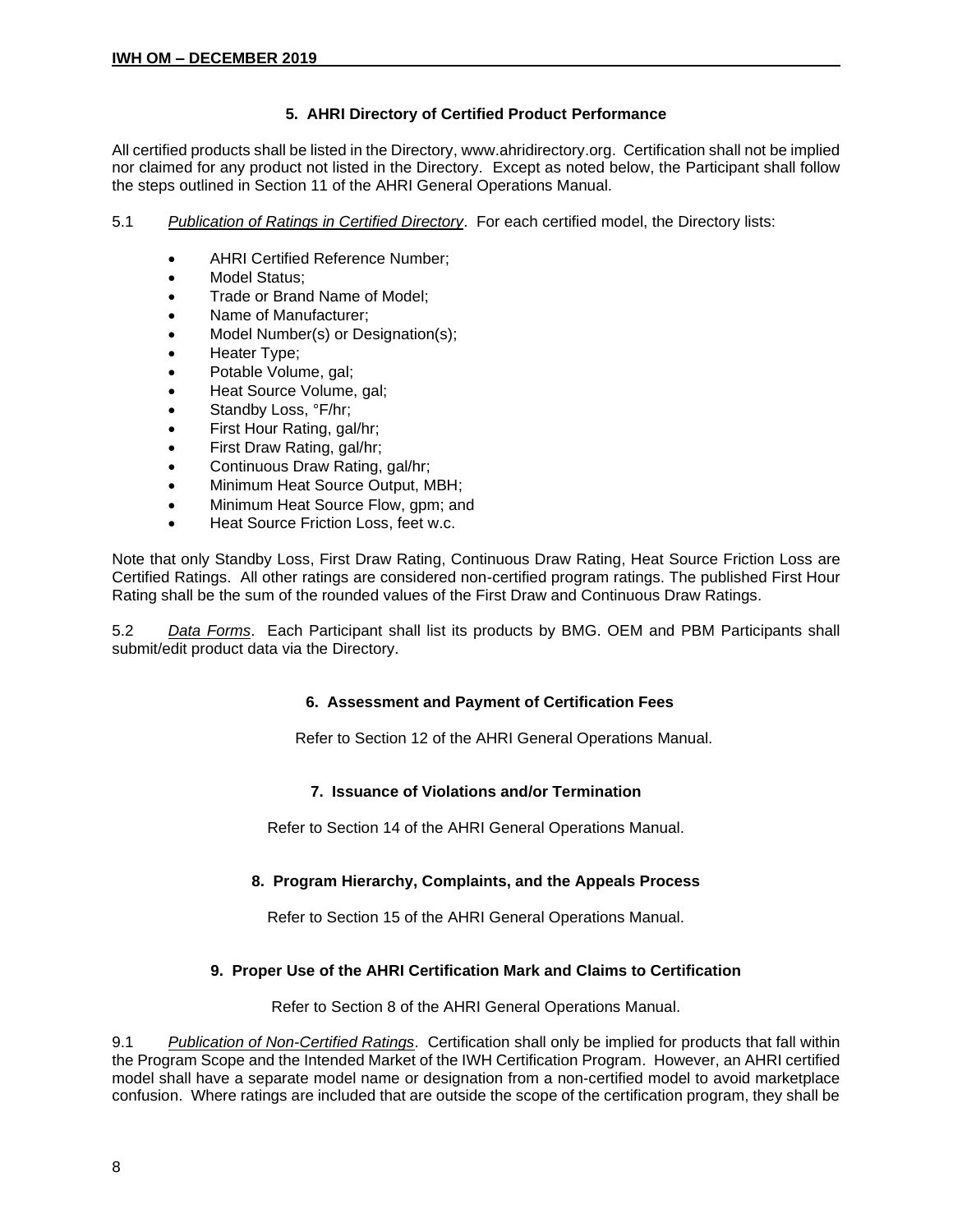accompanied by the following statement: "Ratings outside of the scope of the AHRI IWH Certification Program."

9.2 *Minimum Data Requirements for Publication in Literature*. The following minimum data requirements listed below shall be published in all literature in which Certified Data are shown:

- Model Number;
- First Hour Rating, gal/hr;
- Continuous Draw Rating, gal/hr;
- Standby Loss, °F/hr;
- Heat Source Friction Loss, ft w.c.;
- Minimum Heat Output Rate, Btu/h;
- Minimum Heat Source Flow Rate, gpm;
- The wording including the ratings "These ratings were obtained with a heat source output rate of \_\_\_\_\_ Btu/h at a heat source flow rate of \_\_\_\_\_\_ gpm. Other results shall be obtained under different conditions."; and
- AHRI Certified Mark with the notation "®"

#### . 9.3 *Minimum Data to be Shown on Indirect Water Heater*.

- Model Number;
- First Hour Rating, gal/h;
- Heat Source Output Required, labeled "AHRI Heat Source Output", Btu/h; and
- AHRI Certified Mark with the notation "®".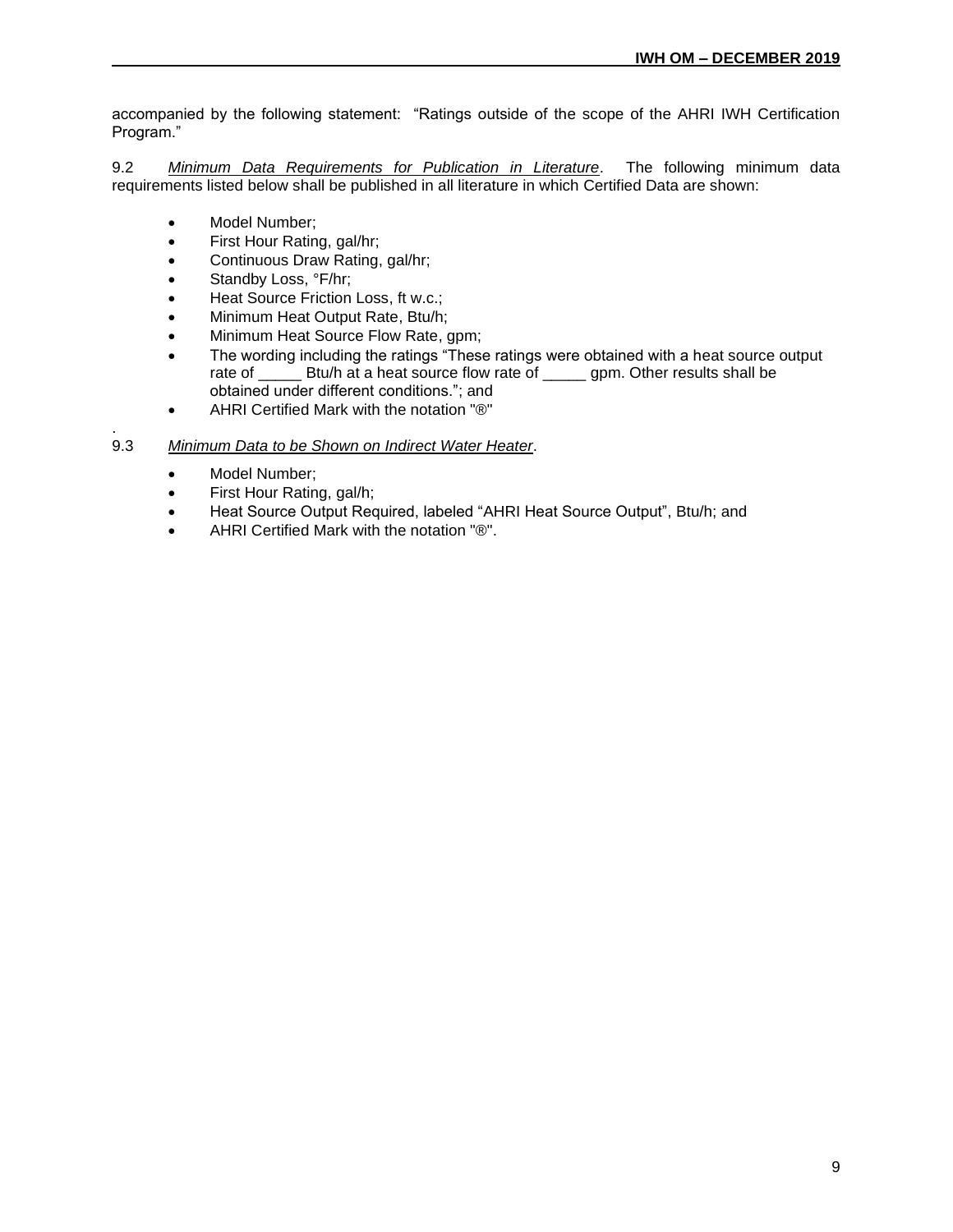# **APPENDIX A AHRI Indirect Water Heater Testing Guidelines**

#### **Pre-test**

- 1. Select the Indirect Water Heater (IWH) from storage. If the sample was selected for a verification test, verify that the tamper-proof tape shows no signs of tampering. If there is evidence of tampering, report the evidence to AHRI prior to proceeding.
- 2. Uncrate the unit, saving the original packaging material so the sample can be crated for return shipment after testing is completed, if requested by the Participant or Applicant.
- 3. Label the unit, all panels, and extra parts, with the assigned Test Sample Number. If the unit's model and serial do not match what was selected, stop and contact AHRI to verify that testing can continue.
- 4. Inspect the indirect water heater for damage that may have occurred during shipment. Record a description and include photos of any damage for the test file. If the damage could possibly impact testing, report the damage to AHRI and the manufacturer before proceeding further.
- 5. Create an electronic folder.
- 6. Record the following nameplate information into the excel file for record keeping:
	- a. Model number
	- b. Serial number
	- c. First Hour Rating (gal/h)
	- d. Heat Source Output Required or AHRI Heat Source Output (Btu/h)

If any required information is missing from the nameplate, contact AHRI.

- 7. Scan or save the manual provided with the unit into the electronic folder so that the installation manual is always available for reference.
- 8. If it is an annual or penalty test, go to the AHRI Directory and locate and record the heat source flow rate. If it is a qualification or challenge test, the heat source flow rate shall be taken from form IWH-DS1 that the manufacturer and AHRI submitted. If there is an inconsistency between the submitted or listed heat source flow rate and the installation instructions, or no heat source flow rate is found, stop and contact AHRI and the manufacturer for clarification and approval to continue testing. Save all communication in the electronic folder.

# **Testing**

Once the unit's information has been recorded, and all ratings are found, testing may begin. The test procedures to be used are:

*AHRI Testing Standard for Indirect-Fired Water Heaters* (IWH-TS1) and Supplement *Method to Determine Performance of Indirect-Fired Water Heaters (March 2004)*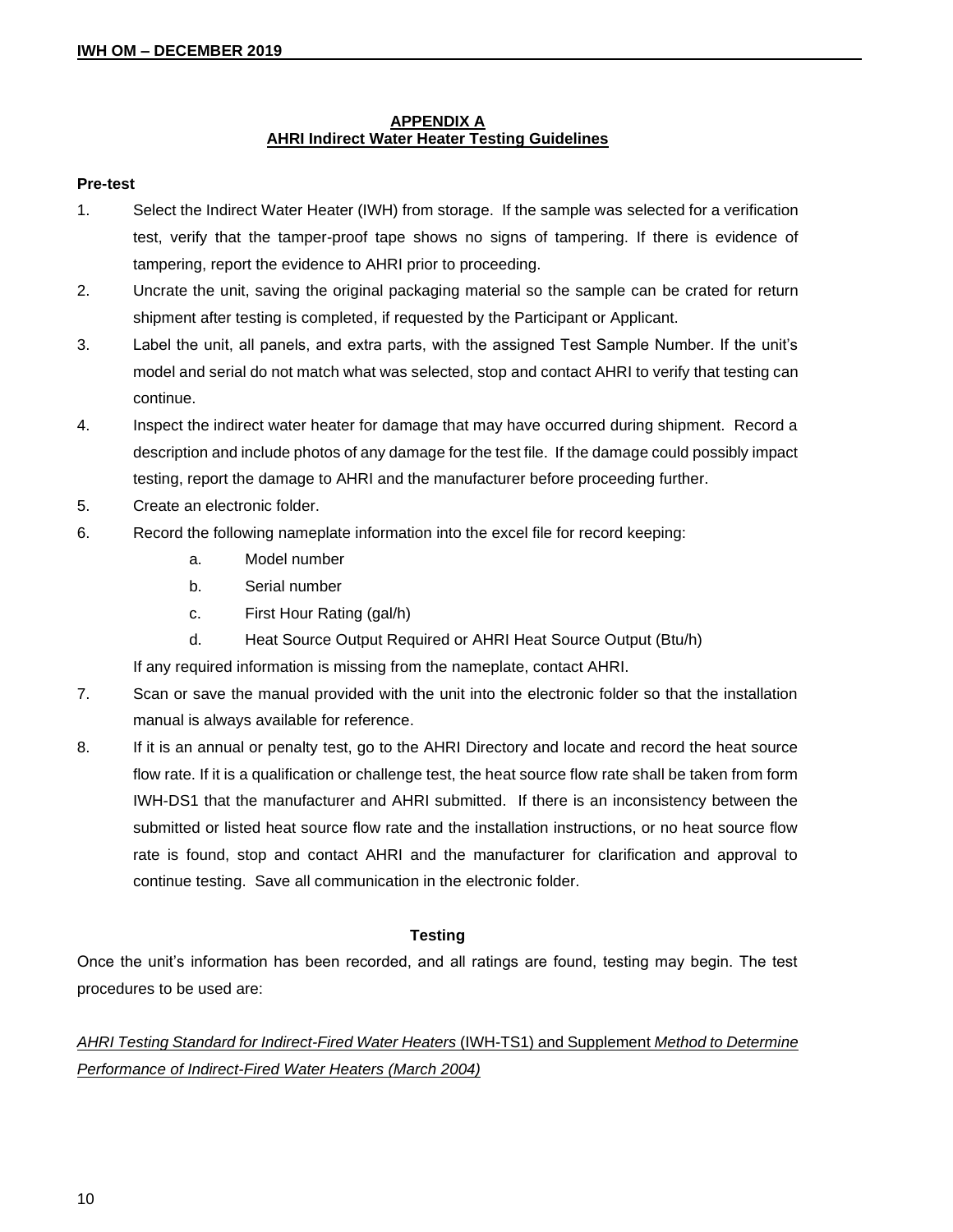Perform the testing described in the above standard in accordance with the following guideline:

- 1. Perform the volume determinations described in Section 7.1 of the *Applicable Rating Standard* first. Valves and fittings used to fill and purge the potable and heat source sides of the indirect water heater shall contain as little volume as possible, so as to maximize the accuracy of the indirect water heater volume measurements. Make sure that the portion of the IWH being filled is completely purged of air. Refer to the installation manual supplied with the IWH for any special filling and purging requirements. Record the following data as required by the Standard:
	- a. Dry weight of IWH and fittings.
	- b. Weight with potable portion of IWH filled
	- c. Weight with potable and heat source portion filled
	- d. Temperature of water used to fill IWH.
- 2. Construct and install the 6 point thermocouple probe for mean tank temperature (Ts) measurement described in Section 5.4.1 of the *Applicable Rating Standard* and in the Thermocouple Placement Procedure described below. It is required to use sheathed thermocouple probes, and to read the thermocouples individually and average them instantaneously through a data acquisition system to provide live readings of Ts. If the design of the IWH is such that the mean temperature probe cannot be installed through an existing tapping, contact AHRI and the manufacturer for guidance on how to install the probe.

Thermocouple Placement Procedure for Indirect Water Heaters

- 1. Install a clear 0.25 in. inner diameter (ID) tube on tank drain cock with provision to control the flow of water drained from the water heater. Draw the tube up the side of the water heater jacket and secure the end of the tube.
- 2. Fill water heater with water as directed in manufacturer's instructions.
- 3. Open drain cock and allow water level to stabilize in tube. Ensure the water heater is filled to its normal operating condition. CAUTION: Do not allow the insulation to become wet, if the insulation becomes wet, the unit must be replaced with a new unit.
- 4. Place tank top mark "T" on the water heater jacket at level of full water heater.
- 5. Using the weight of the potable water in the tank (W<sub>P</sub>- W<sub>t</sub>), drain (W<sub>P</sub>- W<sub>t</sub>)/12  $\pm$  0.5 lbm of water.
- 6. Allow the water level in the tube to stabilize. Mark water level in tube on water heater jacket.
- 7. Remove  $(W_P-W_t)/6 \pm 0.5$  lbm of water for each successive thermocouple. After each draw, allow the water level in the tube to stabilize.
- 8. Mark water level in tube on water heater jacket.
- 9. Measure and record all 6 thermocouple locations.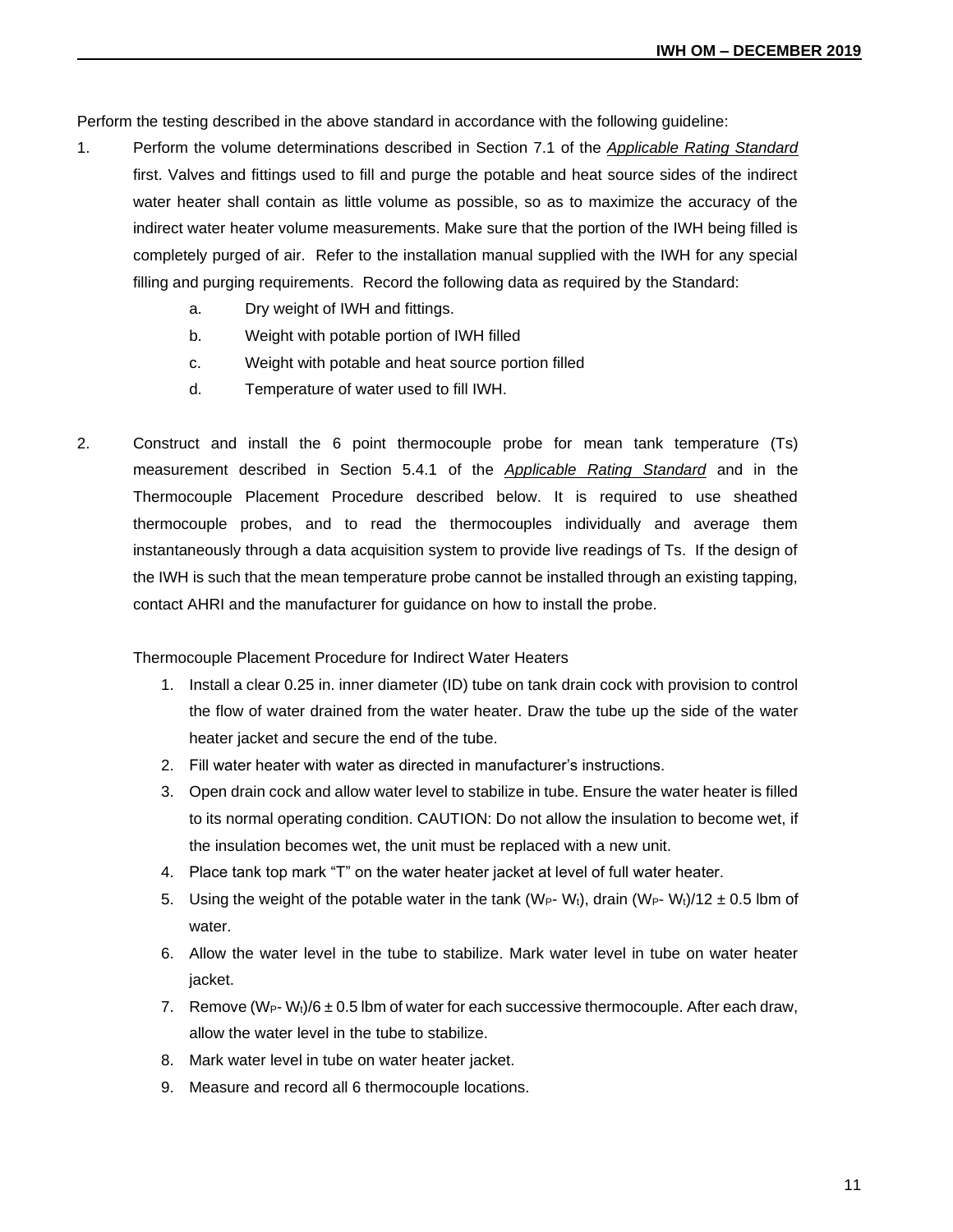10. Using thermocouple placements determined in 6 through 9, and taking into account placement of the thermocouple tree fitting, set thermocouples in tree within  $\pm$  1/16" of the measured thermocouple positions.

For witness testing, either before or after the test, inspect the thermocouple probe to confirm that the thermocouple probe is constructed and installed correctly. Note: RTDs may be used in lieu of thermocouples so as long as accuracy requirements are met.

- 3. Connect the IWH to the set-up required for the continuous draw test described in Section 7.3 of the *Applicable Rating Standard*. An example of the test set-up is located in Figure 1. All inlet and outlet water connections shall be piped with heat traps as shown in Figure 1. The heat traps shall have a minimum 6" lateral run at the top and run a minimum 6" down away from the indirect water heater. The heat traps shall be as close as practical to the indirect water heater and oriented vertically. All water piping shall be insulated for the first 4' starting from the connection to the indirect water heater. Install the relief valve in the location specified by the manufacturer's instructions. Any piping between the indirect water heater and a relief valve shall be insulated; however, the relief valve shall not be insulated. Any discharge piping and fittings attached to the relief valve during testing shall be non-metallic. Install inlet and outlet potable and heat source thermocouples in accordance with Section 5.4 or 5.5 of the *Applicable Rating Standard*, as appropriate. Install a shut-off valve on the heat source outlet (see Figure 1).
- 4. Ambient room temperature shall be  $75^{\circ}F \pm 10^{\circ}F$  during the conduct of the Continuous and First Draw tests.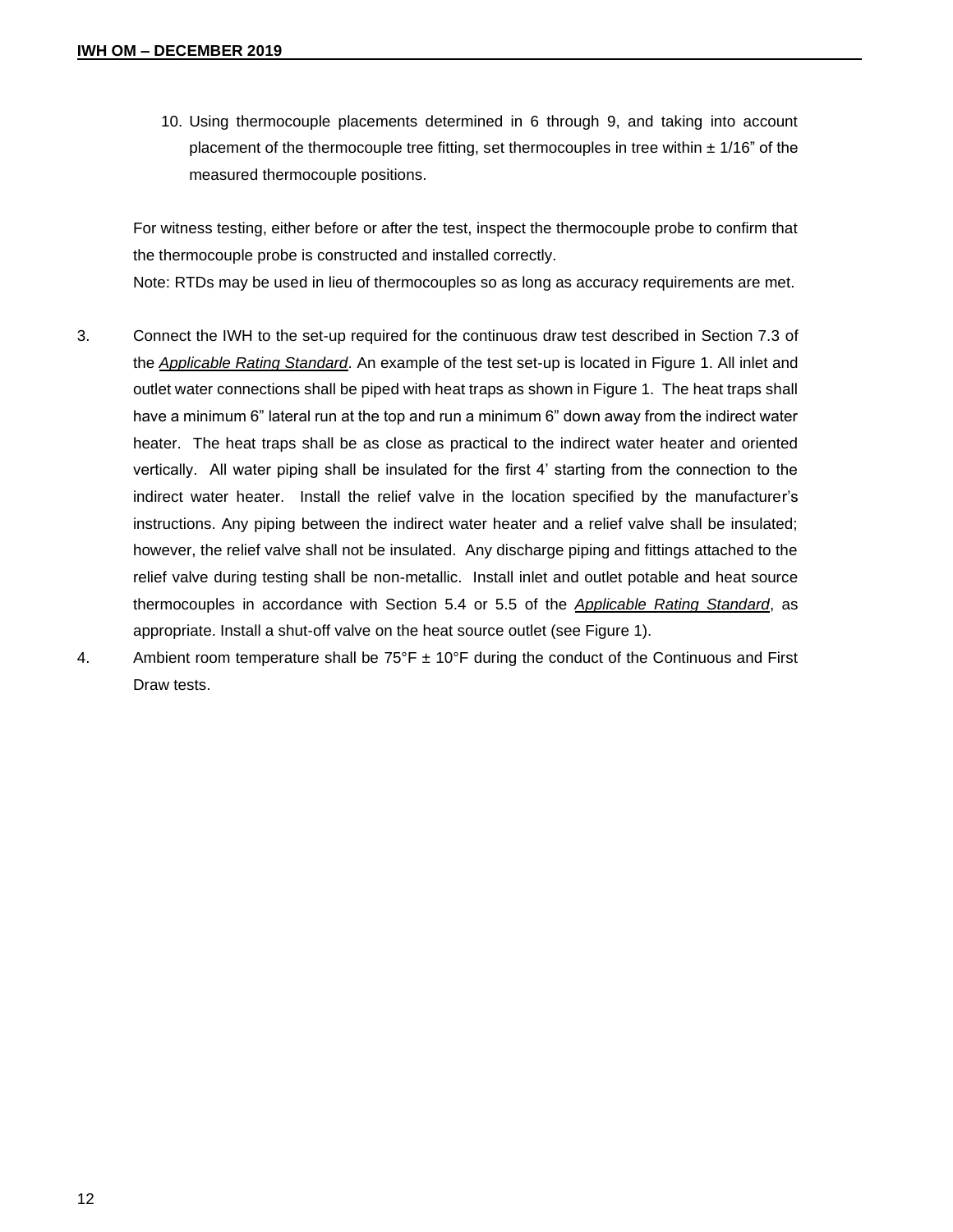

- 5. Fill both the heat source and potable water sides of the system. Make sure that both side of the system are completely purged of air (if you hear "flow noises", they are not). Refer to the installation manual supplied with the IWH for any special filling and purging requirements.
- 6. Set conditions for the Continuous Draw test. Set potable inlet water temperature to  $58^{\circ}F \pm 2^{\circ}F$ with a potable outlet water temperature that is  $77^{\circ}F \pm 2.5^{\circ}F$  above the potable inlet water temperature. Set the heat source inlet water temperature to  $180^{\circ}F \pm 2.5^{\circ}F$  at the rated flow  $\pm 0.25$ gpm.
- 7. Once all conditions have been met, perform an equilibrium test to ensure that the IWH is at steady state conditions (Note: this equilibrium test is not described in the standard, but is an AHRI requirement). Record the following data at 5 minute intervals:
	- a. Time
	- b. Potable Water Inlet Temperature, Ti
	- c. Potable Water Outlet Temperature, T<sup>o</sup>
	- d. Entering Heat Source Water Temperature, Tih
	- e. Exiting Heat Source Water Temperature, Toh
	- f. Heat Source Water Flow Rate, w<sup>h</sup>
	- g. Room Temperature, T<sup>a</sup>
- 8. The equilibrium test must be at least 30 minutes long and the conditions described in 4 above must be maintained over the entire course of the test. Use the last set of readings of the equilibrium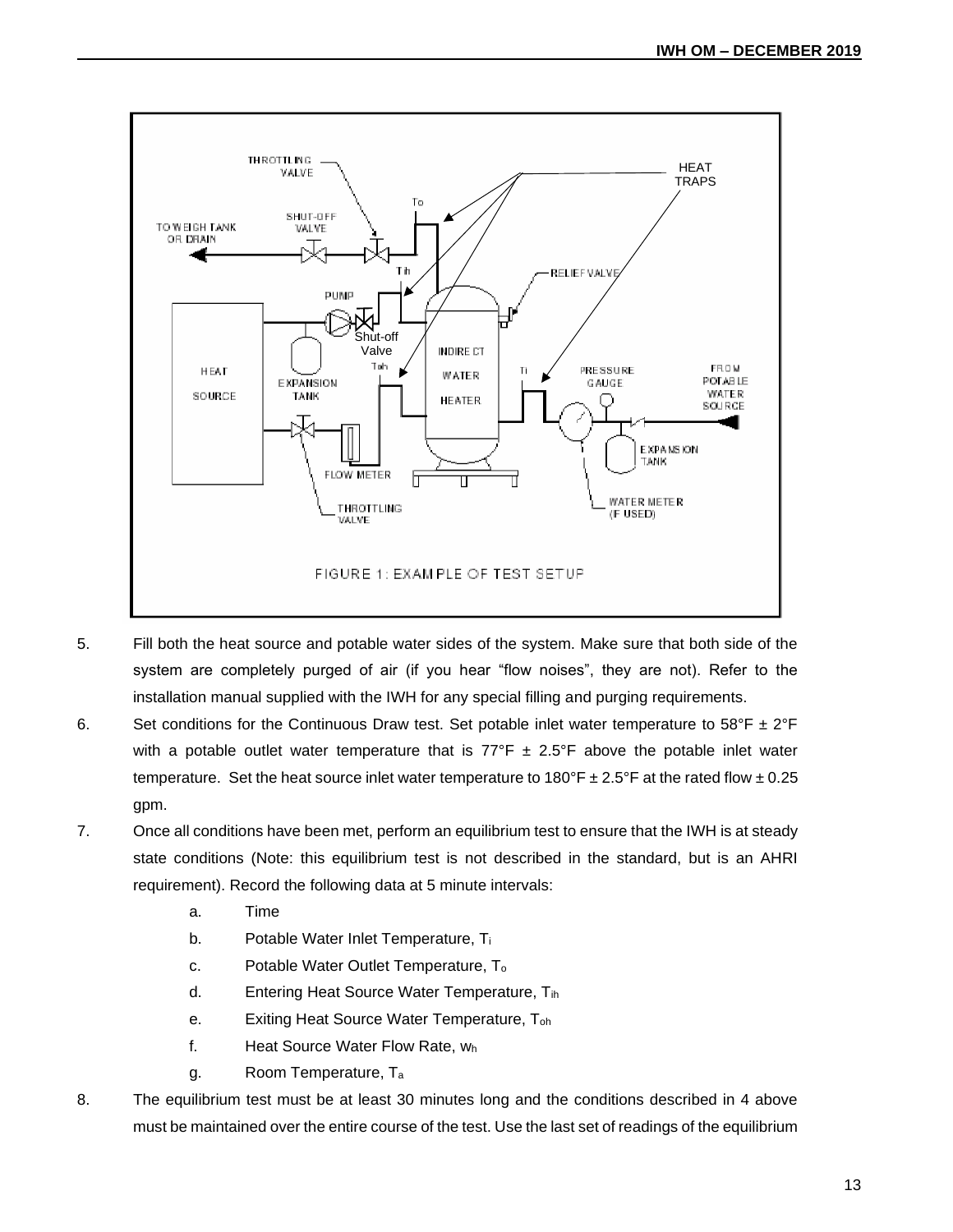test as the first set of readings for the Continuous draw test. Record the potable water temperature rise  $(T_{oh} - T_{ih})$  for this last set of readings.

- 9. Record an additional 6 sets of readings at 5 minute intervals. During the Continuous draw test, the potable water temperature rise must not deviate by more than  $\pm 1.5$  °F from the initial potable water rise recorded in (7). If it does, abort the test and go back to (5). The Continuous draw test data consists of the last seven sets of recorded readings.
- 10. The First Draw Test (per Section 7.4 of the *Applicable Rating Standard*) is performed following the completion of the Continuous Draw Test. Once the Continuous Draw test is completed, stop the flow of heat source water (close the heat source shut-off valve shown in Figure 1) and let the potable water flow continue until an average tank temperature (Ts) of 70°F or lower is reached. Stop the potable water flow using a shutoff valve downstream of the tank (DO NOT TOUCH THE THROTTLING VALVE THAT WAS USED TO ESTABLISH THE POTABLE WATER FLOW DURING THE CONDUCT OF THE CONTINUOUS DRAW TEST) and restart the heat source water flow at the same flow rate used during the conduct of the Continuous Draw test. Stop the flow of heat source water when the value of the mean tank temperature, Ts, approaches the temperature shown in 7.4.1 or 7.4.2 of the *Applicable Rating Standard* as appropriate (135°F for Storage type, 175°F for Instantaneous type). Continually monitor the mean tank temperature (Ts) and record the maximum value of Ts after the flow of heat source water is interrupted. If the maximum value of Ts is within the limits shown in the appropriate section of 7.4 of the *Applicable Rating Standard* (135°F to 140°F for Storage type, 175°F to 180°F for Instantaneous), proceed with the draw portion of this test. If the maximum value of Ts is outside of this range, reduce the mean tank temperature to less than 70°F in accordance with Section 7.4 of the *Applicable Rating Standard*. When the peak mean temperature requirement is obtained, record the start weight of the weigh tank or the initial reading of the volumetric water meter. Record the mean tank temperature, Ts, every 5 minutes until three consecutive readings of Ts are recorded between within the limits shown in Section 7.4. (The temperature trend for, Ts, is to be even or decreasing.) Initiate the potable water flow, at the same flow rate obtained during the Continuous Draw Test (Section 7.3 of the *Applicable Rating Standard*). Indirect Water Heaters that are tested with a mixing valve shall use the same mixing setting that was used to determine the potable water flow rate under Section 7.3.2 of the *Applicable Rating Standard*. Record the maximum heated potable water outlet temperature, To(max). Monitor To and Ti on a continuous basis and continue the draw until To reaches To(max) minus  $25^{\circ}F \pm 0.5^{\circ}F$ , at which time the draw is terminated. Measure the total weight of water drawn, Wd, pounds, or record the total potable water volume, Vd, gallons, drawn during the test. Record all First Draw Test data required by the *Applicable Rating Standard* During the draw, maintain Ti so that it is  $58^{\circ}$ ±10 $^{\circ}$ F 5 seconds after the draw has commenced and 58° ±2°F 15 seconds after the draw has commenced.
- 11. The Standby test shall be conducted in an area that is free of drafts and is maintained at a uniform ambient temperature of  $70^{\circ}F \pm 5^{\circ}F$ . If not already present, install an isolation valve immediately downstream of the potable water outlet thermocouple. Unless the manufacturer specifies a soak